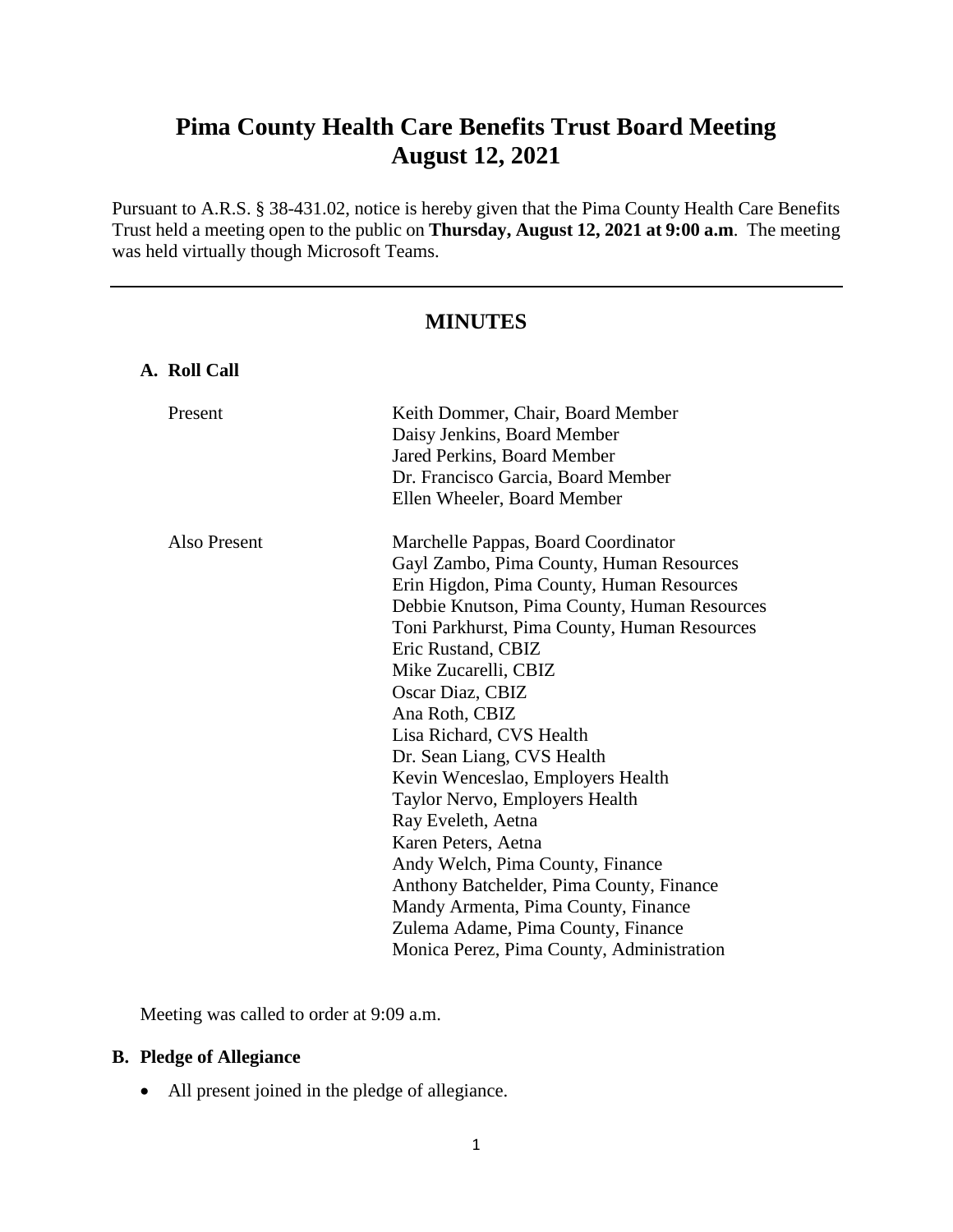#### **C. Approval of May 13, 2021 Meeting Minutes**

• Moved by Ms. Jenkins, seconded by Ms. Wheeler, approved 5:0.

#### **D. Human Resources Items – Gayl Zambo and Erin Higdon**

#### **Update on Trustee Appointment**

Ms. Zambo introduced, Monica Perez, who is scheduled to replace Dr. Garcia. The Appointment will be considered by the Board of Supervisors on Monday, August 16, 2021. Ms. Perez gave a brief description of her experience.

#### **Delta Dental Quarterly Packet (Informational Only)**

Ms. Zambo stated that the Delta Dental Quarterly Packet (Informational Only, slide 9 – slide 18) has been included within the Health Care Benefits Trust Meeting August 12, 2021 Meeting Packet as information only. This information will be sent every quarter.

#### **Pima Monthly Planning Meeting w/ CBIZ**

Ms. Zambo provided a brief overview of the Pima County monthly planning meeting with CBIZ. A draft is sent out to the Trustees with topics outlined within the agenda. Two Trustee Board Members are eligible to attend the meeting(s). Mr. Dommer responded that he will attend the meeting(s), but if others are interested in attending he will step away to allow this.

#### **Follow-up Items from Prior Meeting**

#### **a) Pima Vaccination Status**

Ms. Zambo indicated that the "Pima Vaccination Status" information has been provided within the packet (slide 19 – slide 21). As of this meeting, 2,512 County Employees have requested an "I'm Vaccinated" badge, with this number being validated against the vaccination records submitted. Ms. Wheeler questioned if there has been any effort to find out more? Ms. Zambo stated that there is a lot going on behind the scenes and there will be an update at the next meeting.

#### **Informational Topic – Virta Diabetes Program Update**

Ms. Higdon presented an update (slide 22 – slide 28) of the Virta Diabetes Program for patients enrolled in the treatment for 90 days as of June 2021, with a total number of enrolled patients being 183 (60 – Type II Diabetes cohort, 78 pre-diabetes cohort and 45 obesity cohort.) As of this meeting, there are 352 enrolled within the Virta Diabetes Program and 20 applications in process. Mr. Eveleth provided information that Aetna will launch a contract with Virta and has shared these results. Mr. Perkins asked if this information is sharable with staff to promote and build from. Ms. Higdon answered that she has been working with the Communications Department and there is an article to be published in the August 20, 2021 eScoop County Newsletter.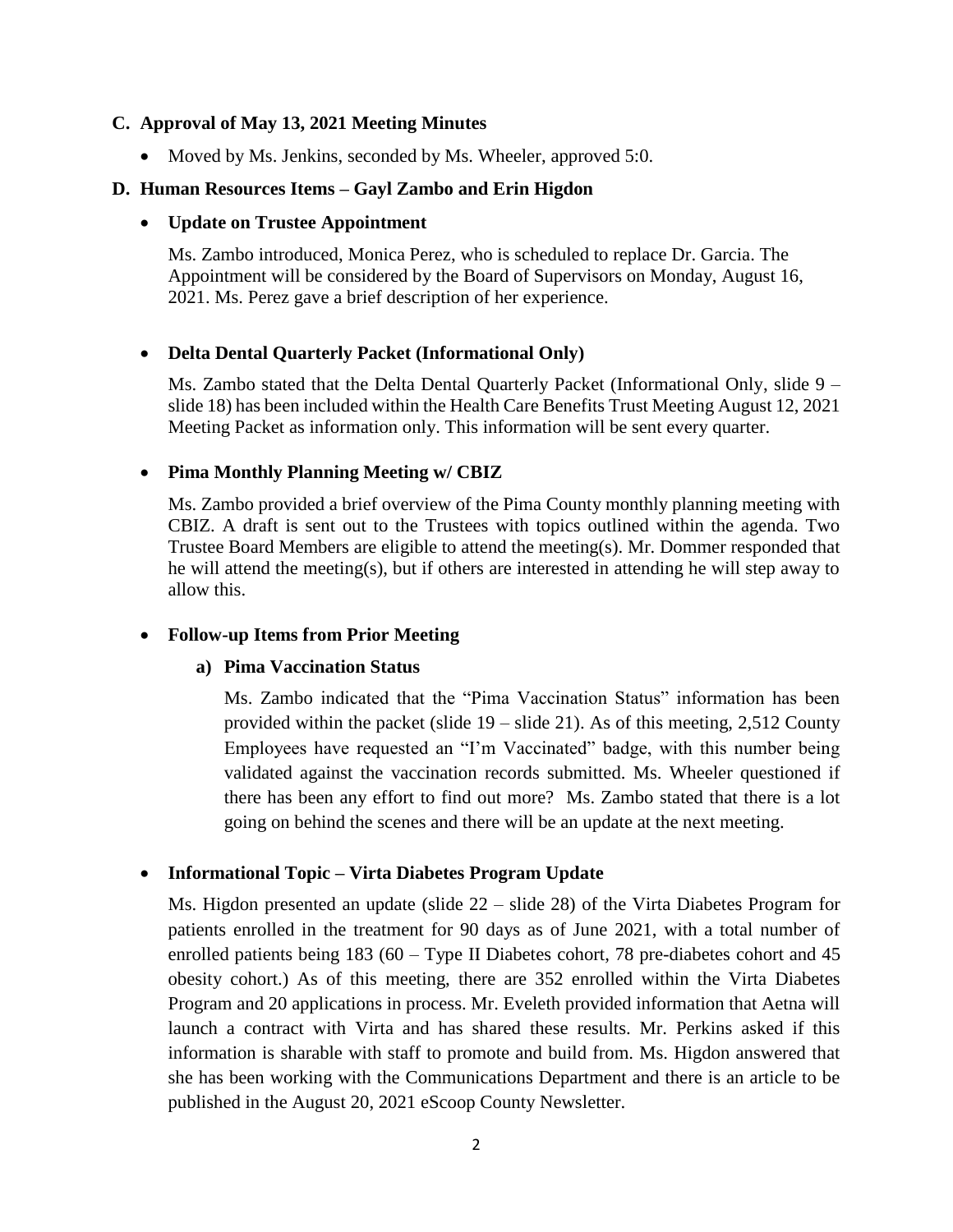#### **E. Aetna Presentation Summary – Ray Eveleth and Karen Peters**

#### **Medical Utilization Review – 07/01/2020 – 06/30/2021**

Mr. Eveleth presented a Summary of Key Findings (slide 31) for the review period of July 1, 2020 through June 30, 2021 for claims on a paid basis, not on an incurred basis. Mr. Eveleth stated that the medical trend is at national average: 6.3% versus the prior period. Mr. Eveleth highlighted that the number of High Cost Claimants had decreased -12.2 %, an increase in Utilization at +15.1 % over the prior period. Mr. Eveleth discussed the attributions to the medical cost categories that have had an impact on the increase of utilization and the decrease of High Cost Claimants from 49 to 43 over the prior period. Mr. Eveleth noted that there is a significant drop in many of the key categories but it is too soon to tell if it is related to COVID. Mr. Dommer indicated that the Summary of Key Findings, which is followed by the more detailed slide deck, is helpful. He asked that the use of acronyms be reduced and terms be spelled out, as not all may know what the acronym stands for. Ms. Jenkins agreed with this request.

#### **High Cost Claims**

Ms. Peters discussed the HCC Claimant Overview (slide 35 – slide 40).

#### **COVID-19 Update**

Mr. Eveleth briefly reviewed the COVID-19 Claims Impact (slide 32) and that there has been a total increase of +8.1%, with an increase of PEPM of \$3.83. Mr. Eveleth noted that there have been 3,292 COVID vaccinations billed to Aetna as of June 30, 2021, and he reminded the Board that not every vaccination is billed through Aetna.

#### **Follow-up Items from Prior Meeting**

#### **a.) Projected Impact of Telemedicine to Medical Plan**

Mr. Eveleth provided information and background on Arizona House of Representatives Bill: "HB 2454: telehealth; health care providers; requirements Sponsor: Representative Cobb, LD 5 Senate Engrossed" and the projected impact of telemedicine (slide 59 – slide 64.) There has been a question if this will drive an increase to the cost of care. Aetna will continue to watch. Mr. Diaz stated that CBIZ is seeing a drop in Telehealth across the board and that there is a good collaboration with insurance carriers. Mr. Rustand echoed that they are seeing a decrease in Telehealth visits. CBIZ will continue to monitor. Mr. Dommer indicated he has reviewed the bullet points, both positive and negative and asked whether the assessment is good. Mr. Eveleth answered that it looks positive going forward.

#### **F. Caremark/CVS & Employers Health Presentation – Lisa Richard, Sean Liang and**

#### **Taylor Nervo**

**Pharmacy Utilization Review** – **07/01/2020 – 06/30/2021**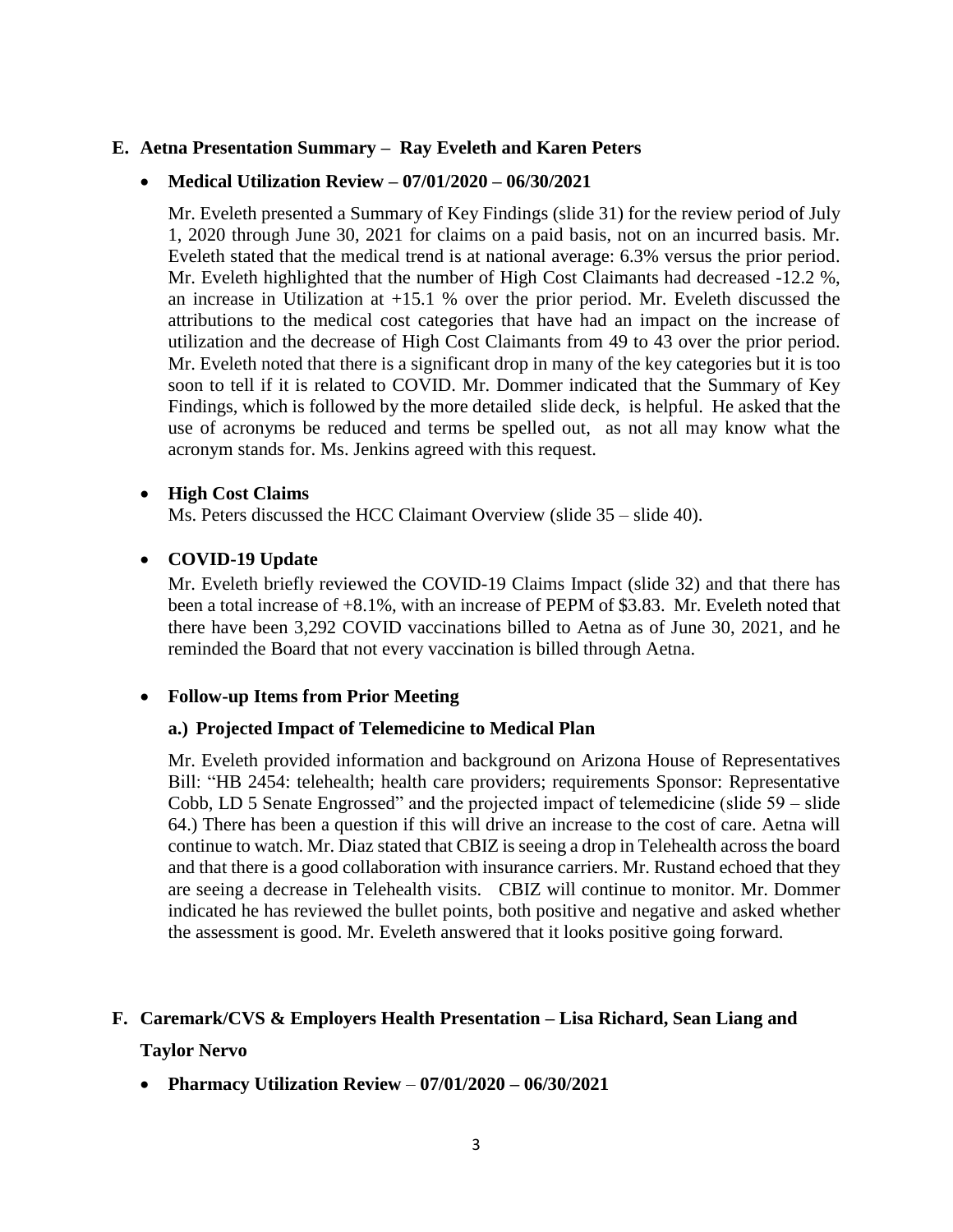Ms. Richard presented the Pharmacy Utilization Review Report (slide 65) for July 2020 – June 2021. Ms. Richard provided an overview of the Total Gross Cost and reminded the Board that the rebate dollars are not factored in to the financial portion. Ms. Richard noted that there is an 11.5 % increase in specialty trend. Mr. Liang presented the Top 10 Therapeutic Class Review and Top 25 Drugs (slide  $72 -$  slide 74) mentioning that the two most notable trends / main cost drivers are the Analgesics – Anti-Inflammatory and Hematological Agents.

# **Managing Spend and Trend**

Ms. Nervo presented an overview of the Managing Spend & Trend (slide 68 )*.* There is an overall gross trend of 6.8% without rebates / 5.4 % with rebates. Mr. Diaz questioned if the 5.4 % is normal. Ms. Nervo agreed that this is in line with her book of business. Mr. Rustand confirmed that this is in line. Ms. Nervo noted that the Q2 data has not been included in the reporting as it has yet to be received, but is estimated in the 2020 – 2021 report.

## **COVID-19 Update**

Ms. Richard provided an update on COVID-19 vaccines administered. As of July 20, 2021, there have been 773 COVID vaccines fully administered and 282 COVID vaccines partially administered. Ms. Richard noted that this data is only for the claims that are specifically billed through the pharmacy benefit and the numbers are possibly higher for those claims that are billed to Aetna.

#### **G. CBIZ Presentation – Eric Rustand**

#### **Claims Review – July 2020 to June 2021**

Mr. Rustand presented the Paid Claims and Fixed Costs Overview through the month ending June 2021 (slide 75). Mr. Rustand noted that Pima County has an expected loss ratio of 89%, which CBIZ is constantly managing and reviewing with Pima County. Mr. Rustand noted that there are 58 large claimants that account for 27.1 % of paid claims billed. Ms. Wheeler asked if the medical and prescription claims should total 100 %. Mr. Rustand responded that they would not total 100 % due to the rebates. Mr. Dommer asked for clarification if there are a couple of years which Pima County had percentages costlier than the national trend of 8.1 %. Mr. Rustand stated that this is correct and that Pima County is lower than other County and State agencies within Arizona and the results are very good.

#### **H. Call to the Audience**

There were no audience comments.

#### **I. Housekeeping**

- Next Meeting Date **-** November 10, 2021 (November 11, 2021 is Veterans Day,) Pima County Finance will present their Annual Review.
	- o Marchelle Pappas has been coordinating the meetings for the past nine years, Thank you, Marchelle. Debbie Knutson will be working with Ms. Pappas to